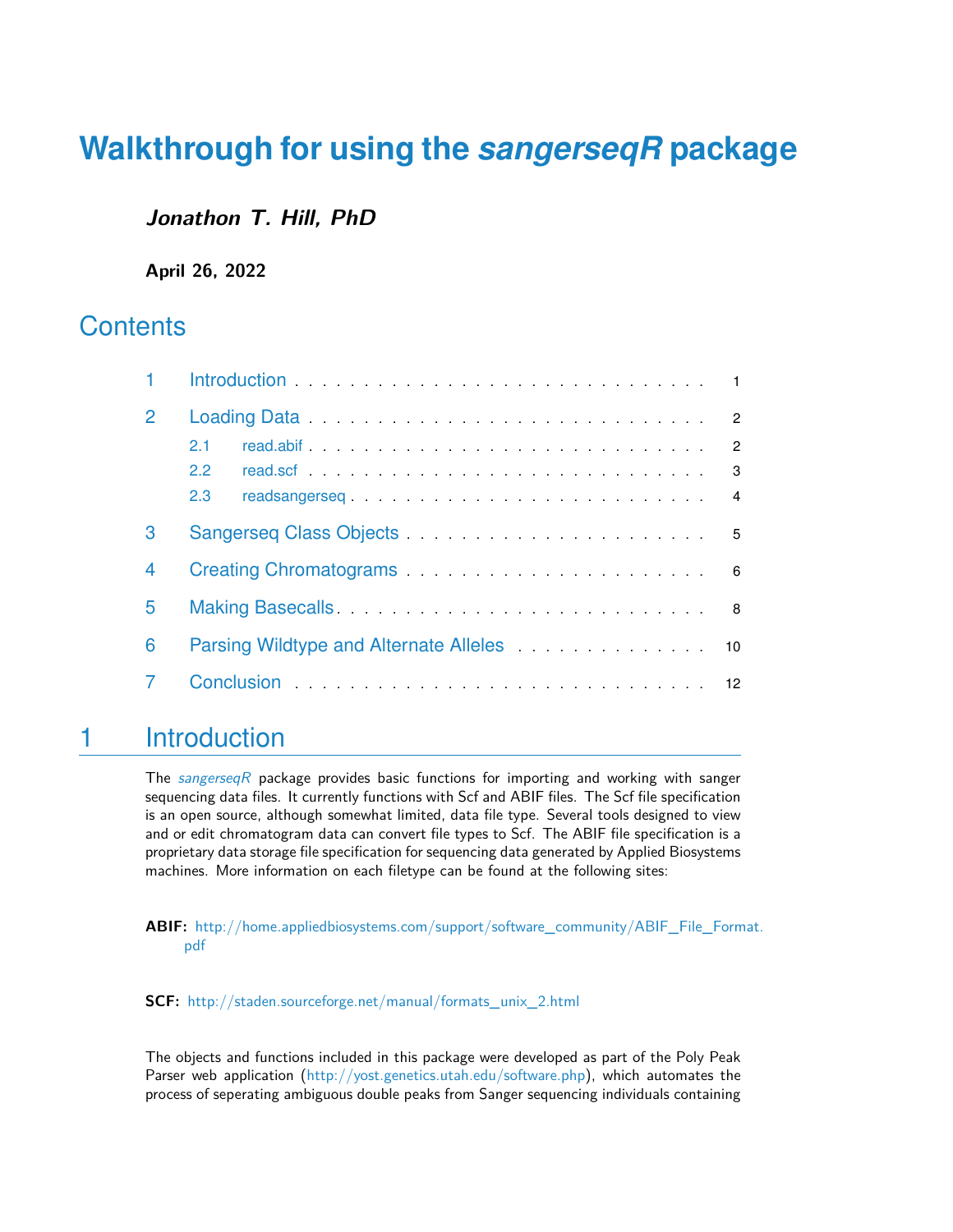heterozygous indels. This package contains a complete working copy of the Poly Peak Parser web application that can be run locally using the PolyPeakParser function. In addition to the web program, this package also provides general objects and functions for working with Sanger sequencing data.

This vignette will walk you through a typical workflow using two sequence files: 1) homozygous.scf and 2) heterozygous.ab1. As their names indicate, the first example contains results typical of sequencing from a PCR product of a homozygous individual or from a plasmid. The second example contains results from sequencing the same region in an individual with a small indel.

### <span id="page-1-0"></span>2 Loading Data

The first step of most workflows will be to upload data from a sequencing results file. This can be done using one of three included functions: read.abif, read.scf and readsangerseq. The first two functions directly import all of the fields into abif and scf class objects, respectively. These classes are meant as intermediate classes and exist to allow the user to inspect the file contents, as file contents may vary between basecallers and sequencing machines. Users should generally use the readsangerseq function. This function automatically detects and reads in the file type and then extracts the fields necessary to create a sangerseq class object, which is used by all of the other functions in this package.

#### 2.1 read.abif

<span id="page-1-1"></span>read.abif takes a single argument for the filename of the abif file to be read. The resulting object contains three major parts. The header, containing information on the file structure, the directory, containing information on each of the data fields included in the file, and the data fields. Here is an example:

```
hetab1 <- read.abif(system.file("extdata", "heterozygous.ab1", package = "sangerseqR"))
str(hetab1, list.len = 20)
## Formal class 'abif' [package "sangerseqR"] with 3 slots
## ..@ header :Formal class 'abifHeader' [package "sangerseqR"] with 9 slots
## .. .. ..@ abif : chr "ABIF"
## .. .. ..@ version : int 101
## .. .. ..@ name : chr "tdir"
## .. .. ..@ number : int 1
## .. .. ..@ elementtype: int 1023
## .. .. ..@ elementsize: int 28
## .. .. ..@ numelements: int 130
## .. .. ..@ dataoffset : int 323971
## .. .. ..@ datahandle : int 0
## ..@ directory:Formal class 'abifDirectory' [package "sangerseqR"] with 7 slots
## .. .. ..@ name : chr [1:130] "AEPt" "AEPt" "APFN" "APXV" ...
## .. .. ..@ tagnumber : int [1:130] 1 2 2 1 1 1 1 1 1 1 ...
## .. .. ..@ elementtype: int [1:130] 4 4 18 19 19 19 2 5 4 4 ...
## .. .. ..@ elementsize: int [1:130] 2 2 1 1 1 1 1 4 2 2 ...
## .. .. ..@ numelements: int [1:130] 1 1 6 2 6 2 4503 1 1 1 ...
## .. .. ..@ datasize : int [1:130] 2 2 6 2 6 2 4503 4 2 2 ...
## .. .. ..@ dataoffset : int [1:130] 1113325568 1113325568 173231 838860800 163360 9563
```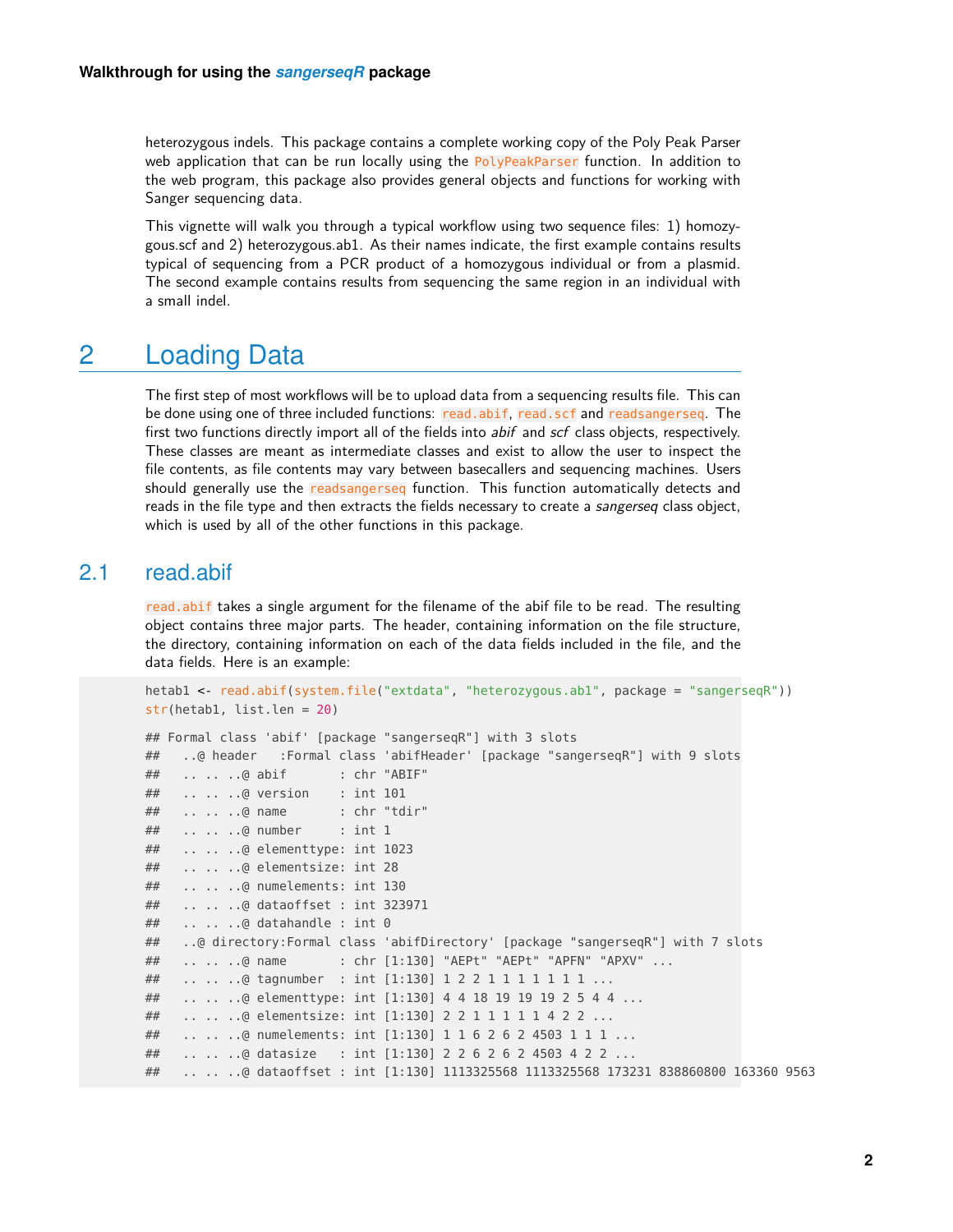```
## 01312 163366 0 65536 145752064 ...
## ..@ data :List of 130
## .. ..$ AEPt.1 : int 16988
## .. ..$ AEPt.2 : int 16988
## .. ..$ APFN.2 : chr "Seq_A"
## .. ..$ APXV.1 : chr "2"
## .. ..$ APrN.1 : chr "Seq_A"
## .. ..$ APrV.1 : chr "9"
## .. ..$ APrX.1 : chr "<?xml version=\"1.0\" encoding=\"UTF-8\" standalone=\"yes\"?><An
## alysisProtocolContainer doAnalysis=\"true\" nam"| __truncated__
## .. ..$ ARTN.1 : int 0
## .. ..$ ASPF.1 : int 1
## .. ..$ ASPt.1 : int 2224
## .. ..$ ASPt.2 : int 2224
## .. ..$ AUDT.1 : int [1:1370] 64 126 65 54 55 79 81 183 49 123 ...
## .. ..$ B1Pt.1 : int 2223
## .. ..$ B1Pt.2 : int 2223
## .. ..$ BCTS.1 : chr "2013-06-13 17:26:28 -06:00"
## .. ..$ BufT.1 : int [1:1596] -27 -27 -27 -27 -27 -27 -27 -27 -27 -27 ...
## .. ..$ CMNT.1 : chr "<ID:119209><WELL:G02>"
## .. ..$ CTID.1 : chr "bdt1735"
## .. ..$ CTNM.1 : chr "bdt1735"
## .. ..$ CTOw.1 : chr "aadamson"
## .. .. [list output truncated]
```
As you can see, the file is very long and contains a lot of Data fields (130 in this example). However, most of these contain run information and only a few are directly relevant to data analysis:

| DATA.9-<br><b>DATA.12</b> | Vectors containing the signal intensities for each channel.                                                                                             |
|---------------------------|---------------------------------------------------------------------------------------------------------------------------------------------------------|
| FWO .1                    | A string containing the base corresponding to each channel. For example, if it is "ACGT", then<br>DATA.9 = A, DATA.10 = C, DATA.11 = G and DATA.12 = T. |
| PLOC.2                    | Peak locations as an index of the trace vectors.                                                                                                        |
| PBAS.1.<br>PBAS.2         | Primary basecalls. PBAS.1 may contain bases edited in the original basecaller, while PBAS.2<br>always contains the basecaller's calls.                  |
| <b>P1AM.1</b>             | Amplitude of primary basecall peaks.                                                                                                                    |
| <b>P2BA.1</b>             | (optional) Contains the secondary basecalls.                                                                                                            |
| <b>P2AM.1</b>             | (optional) Amplitude of the secondary basecall peaks.                                                                                                   |
|                           |                                                                                                                                                         |

### 2.2 read.scf

<span id="page-2-0"></span>Like read.abif, read.scf takes a single argument with the filename. However, the data structure of the resulting scf object is far less complicated, containing only a header with file structure information, a matrix of the trace data (@sample\_points), a matrix of relative probabilities of each base at each position (@sequence\_probs), basecall positions (@base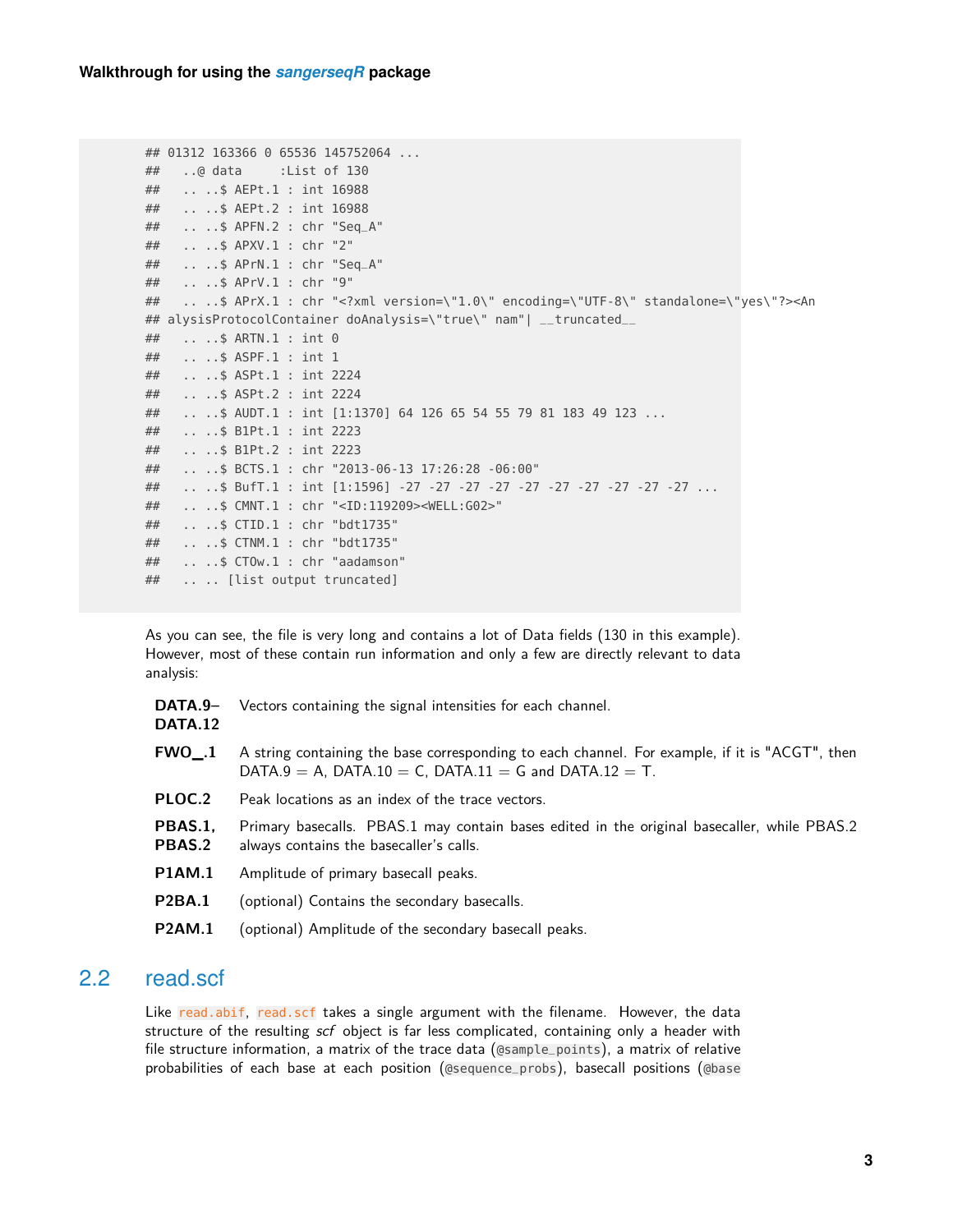```
call_positions), basecalls (@basecalls) and optionally a comments sections with the run
data (@comments). The last slot (@private) is rarely used and impossible to interpret without
knowing how it was created.
homoscf <- read.scf(system.file("extdata", "homozygous.scf", package = "sangerseqR"))
str(homoscf)
## Formal class 'scf' [package "sangerseqR"] with 7 slots
## ..@ header :Formal class 'scfHeader' [package "sangerseqR"] with 14 slots
## .. .. ..@ scf : chr ".scf"
## .. .. ..@ samples : int 16275
## .. .. ..@ samples_offset : int 128
## .. .. ..@ bases : int 722
## .. .. ..@ bases_left_clip : int 0
## .. .. ..@ bases_right_clip: int 0
## .. .. ..@ bases_offset : int 130328
## .. .. ..@ comments_size : int 1731
## .. .. ..@ comments_offset : int 138992
## .. .. ..@ version : num 3
## .. .. ..@ sample_size : int 2
## .. .. ..@ code_set : int 2
## .. .. ..@ private_size : int 0
## .. .. ..@ private_offset : int 140723
## ..@ sample_points : num [1:16275, 1:4] 187 190 199 220 255 304 354 389 404 402 ..
##.
## ..@ sequence_probs : int [1:722, 1:4] 0 0 0 0 0 0 0 0 0 0 ...
## ..@ basecall_positions: int [1:722] 2 18 25 39 45 56 63 68 85 94 ...
## ..@ basecalls : chr "ARGKRAMMYWACTATAGGGCGGAATTGAATTTAGCGGCCGCGAATTCGCCCTTTGG
## CAAGAGAGCGACAGTCAGTCGGACTTACGAGTTGTTTTTACAGGCGCAATTCTTT"| __truncated__
## ..@ comments : chr "STRT=6/21/201318:04:27STOP=6/21/201320:02:45SIGN=G=124,A
## =134,T=204,C=159AEPt=16308AEPt=16308APFN=Seq_AAPXV=APrN"| __truncated__
## ..@ private : raw [1:2] 00 31
```
#### 2.3 readsangerseq

<span id="page-3-0"></span>The readsangerseq function is a convenience function equivalent to sangerseq(read.abif(file)) or

sangerseq(read.scf(file)). It should generally be used when the contents of the file do not need to be directly accessed because it returns a sangerseq object, described below.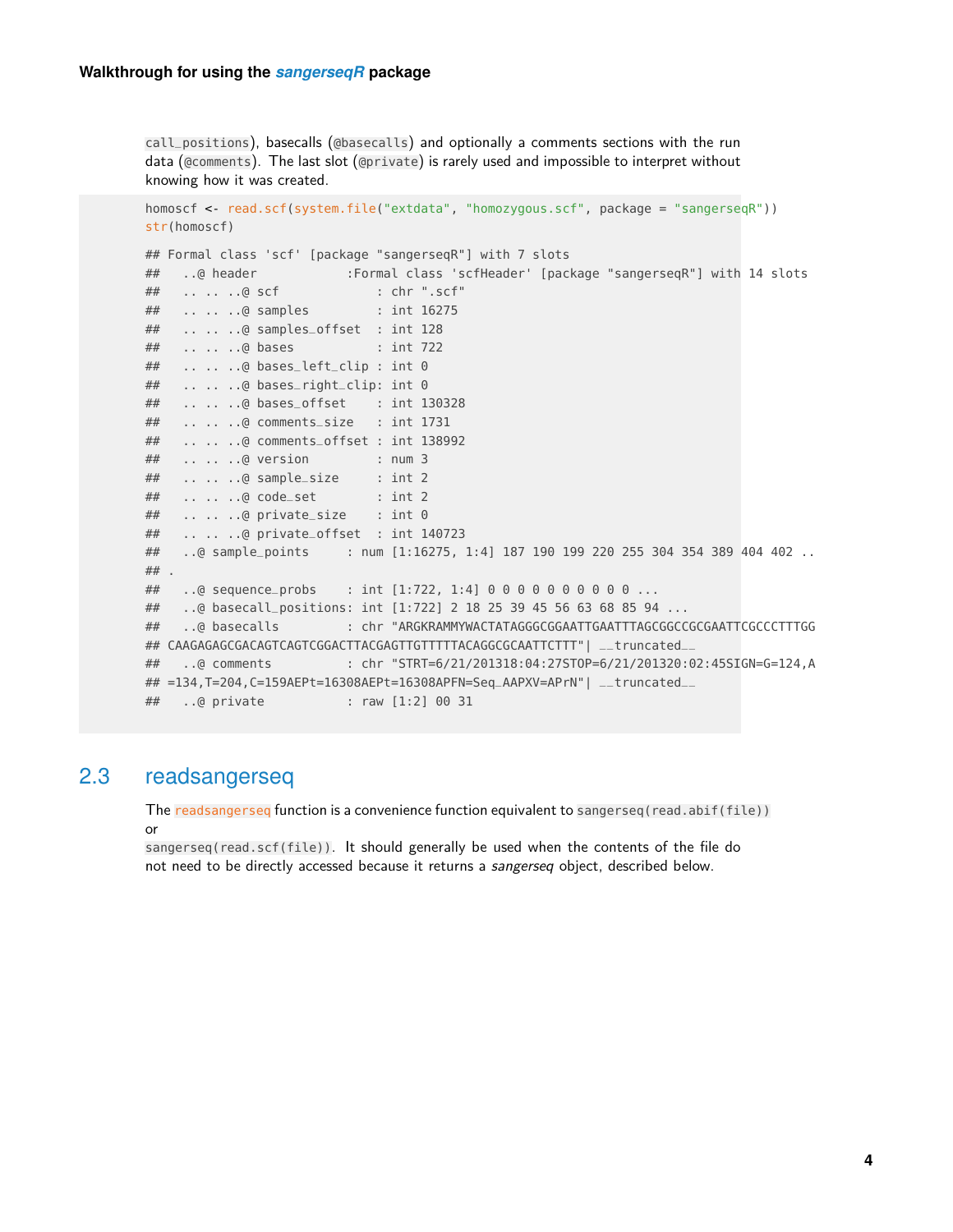### 3 Sangerseq Class Objects

<span id="page-4-0"></span>The sangerseq class is the backbone of the sangerseqR package and contains the chromatogram data necesary to perform all other functions. It can be created in two ways: from an *abif* or scf object using the sangerseq method or directly from an abif or scf file using readsangerseq.

```
# from a sequence file object
homosangerseq <- sangerseq(homoscf)
```

```
# directly from the file
hetsangerseq <- readsangerseq(system.file("extdata", "heterozygous.ab1", package = "sangerseqR"))
str(hetsangerseq)
```

```
## Formal class 'sangerseq' [package "sangerseqR"] with 7 slots
## ..@ primarySeqID : chr "From ab1 file"
## ..@ primarySeq :Formal class 'DNAString' [package "Biostrings"] with 5 slots
## .. .. ..@ shared :Formal class 'SharedRaw' [package "XVector"] with 2 slots
## .. .. .. .. ..@ xp :<externalptr>
## .. .. .. .. ..@ .link_to_cached_object:<environment: 0x5593ca981600>
## .. .. ..@ offset : int 0
## .. .. ..@ length : int 605
## .. .. ..@ elementMetadata: NULL
## .. .. ..@ metadata : list()
## ..@ secondarySeqID: chr "From ab1 file"
## ..@ secondarySeq :Formal class 'DNAString' [package "Biostrings"] with 5 slots
## .. .. ..@ shared :Formal class 'SharedRaw' [package "XVector"] with 2 slots
## .. .. .. .. ..@ xp :<externalptr>
## .. .. .. .. ..@ .link_to_cached_object:<environment: 0x5593ca981600>
## .. .. ..@ offset : int 0
## .. .. ..@ length : int 605
## .. .. ..@ elementMetadata: NULL
## .. .. ..@ metadata : list()
## ..@ traceMatrix : int [1:16215, 1:4] 0 0 0 1 2 4 4 2 1 0 ...
## ..@ peakPosMatrix : num [1:605, 1:4] 4 13 21 31 43 58 64 73 83 98 ...
## ..@ peakAmpMatrix : int [1:605, 1:4] 380 694 836 934 1367 1063 2072 1502 1234 539 ...
```
The slots are as follows: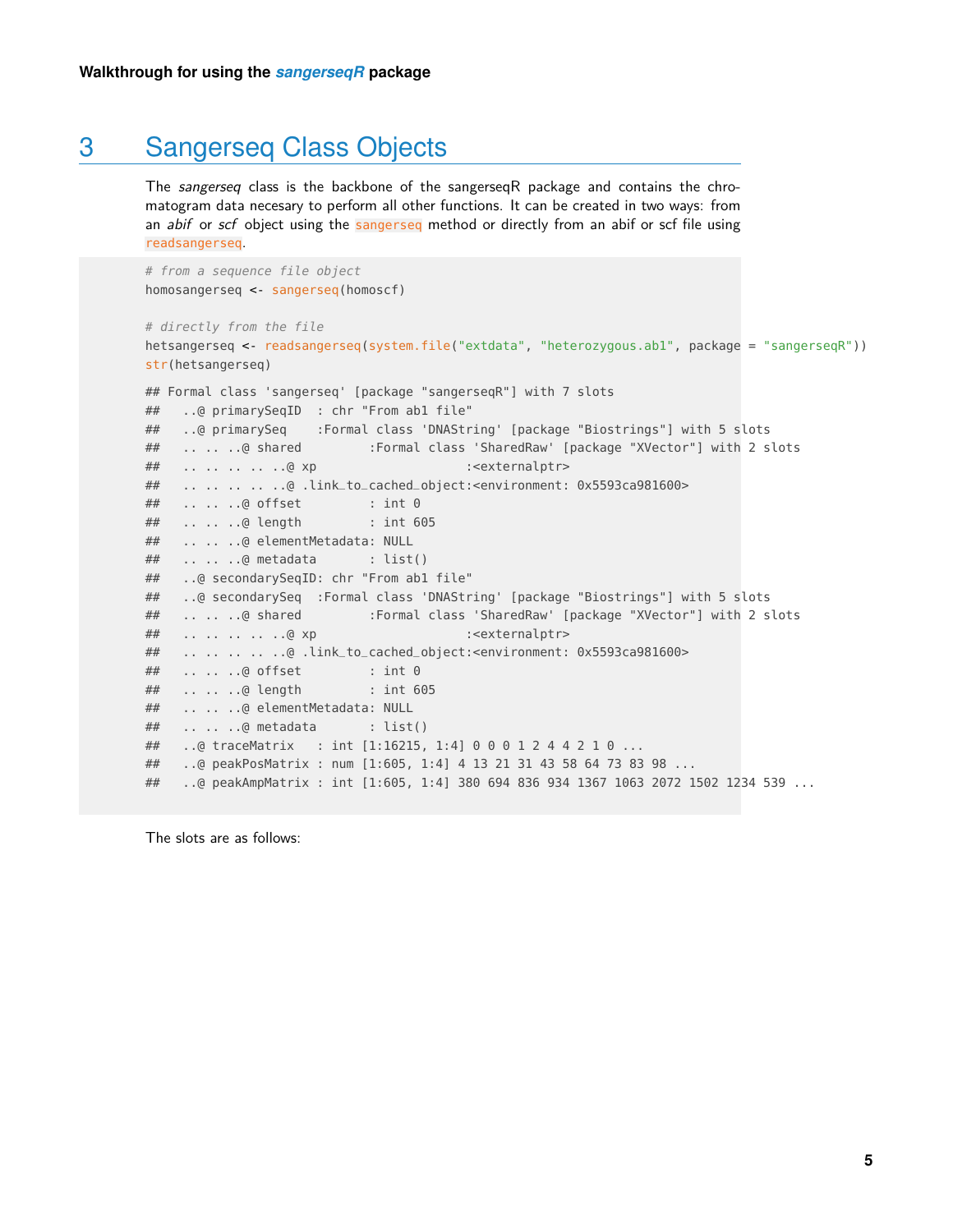| primarySeqID       | Identification of the primary Basecalls.                                                                                                                                                                                |
|--------------------|-------------------------------------------------------------------------------------------------------------------------------------------------------------------------------------------------------------------------|
| primarySeq         | The primary Basecalls formatted as a DNAString object.                                                                                                                                                                  |
| secondarySeqID     | Identification of the secondary Basecalls.                                                                                                                                                                              |
| secondarySeq       | The secondary Basecalls formatted as a DNAString object.                                                                                                                                                                |
| <b>traceMatrix</b> | A numerical matrix containing 4 columns corresponding to the normalized signal values<br>for the chromatogram traces. Column order $= A, C, G, T$ .                                                                     |
| peakPosMatrix      | A numerical matrix containing the position of the maximum peak values for each base<br>within each Basecall window. If no peak was detected for a given base in a given window,<br>then "NA". Column order $= A.C.G.T.$ |
| peakAmpMatrix      | A numerical matrix containing the maximum peak amplitudes for each base within each<br>Basecall window. If no peak was detected for a given base in a given window, then 0.<br>Column order $= A.C.G.T.$                |

Accessor functions also exist for each slot in the sangerseq object. Most of the accessors return the data in its native format, but the primarySeq and secondarySeq accessors can op-tionally return the data as a character string or a DNAString class object from the [Biostrings](http://bioconductor.org/packages/Biostrings) package by setting string=TRUE or string=FALSE, respectively. The DNAString class contains several convenient functions for manipulating the sequence, including generating the reverse compliment and performing alignments. The [Biostrings](http://bioconductor.org/packages/Biostrings) package is automatically loaded with the [sangerseq](http://bioconductor.org/packages/sangerseq) package, so all methods should be available.

```
# default is to return a DNAString object
Seq1 <- primarySeq(homosangerseq)
reverseComplement(Seq1)
```

```
## 722-letter DNAString object
## seq: TTAACCCTCACTAAAAGGGAATTAGTCCTGCAGGT...CTAAATTCAATTCCGCCCTATAGTWRKKTYMCYT
```

```
# can return as string
primarySeq(homosangerseq, string = TRUE)
```
## [1] "ARGKRAMMYWACTATAGGGCGGAATTGAATTTAGCGGCCGCGAATTCGCCCTTTGGCAAGAGAGCGACAGTCAGTCGGACTT ## ACGAGTTGTTTTTACAGGCGCAATTCTTTTTTTAGAATATTATACATTCATCTGGCTTTTTGGGTGCACCGATGAGAGATCCAGTTTTCA ## CAGCGAACGCTATGGCTTATCACCCTTTTCACGCGCACAGGCCGGCCGACTTTCCCATGTCAGCTTTCCTTGCGGCGGCTCAACCTTCGT ## TCTTTCCAGCGCTCACTTTACCAGTAAACCGCTGGCGGATCATGCGCTCTCCGGTGCGGCTGAAGCTGGTTTACACGCGGCGCTTGGACA ## TCACCACCAGGCGGCTCATCTGCGCTCTTTCAAGGGTCTCGAGCCAGAGGAGGATGTTGAGGACGATCCTAAAGTTACATTAGAAGCTAA ## GGAGCTTTGGGATCAATTCCACAAAATTGGAACAGAAATGGTCATCACTAAATCAGGAAGGTAAGGTCTTTACATTATTTAACCTATTGA ## ATGCTGCATAGGGTGATGTTATTATATTACTCCGCGAAGAGTTGGGTCTATTTTATCGTAAAATATACTTTACATTATAAAATATTGCTC ## GGTTAAAATTCAGATGTACTGGATGCTGACATAGCATCGAAGCCTCTAARGGCGAATTCGTTTAAACCTGCAGGACTAATTCCCTTTTAG ## TGAGGGTTAA"

## <span id="page-5-0"></span>4 Creating Chromatograms

Basic chromatogram plots can be made using the chromatogram function. These plots are optimized for printing, so they contain several rows to plot all of the data simultaneously. The downside of this is that it can give an error if the graphics device dimensions are not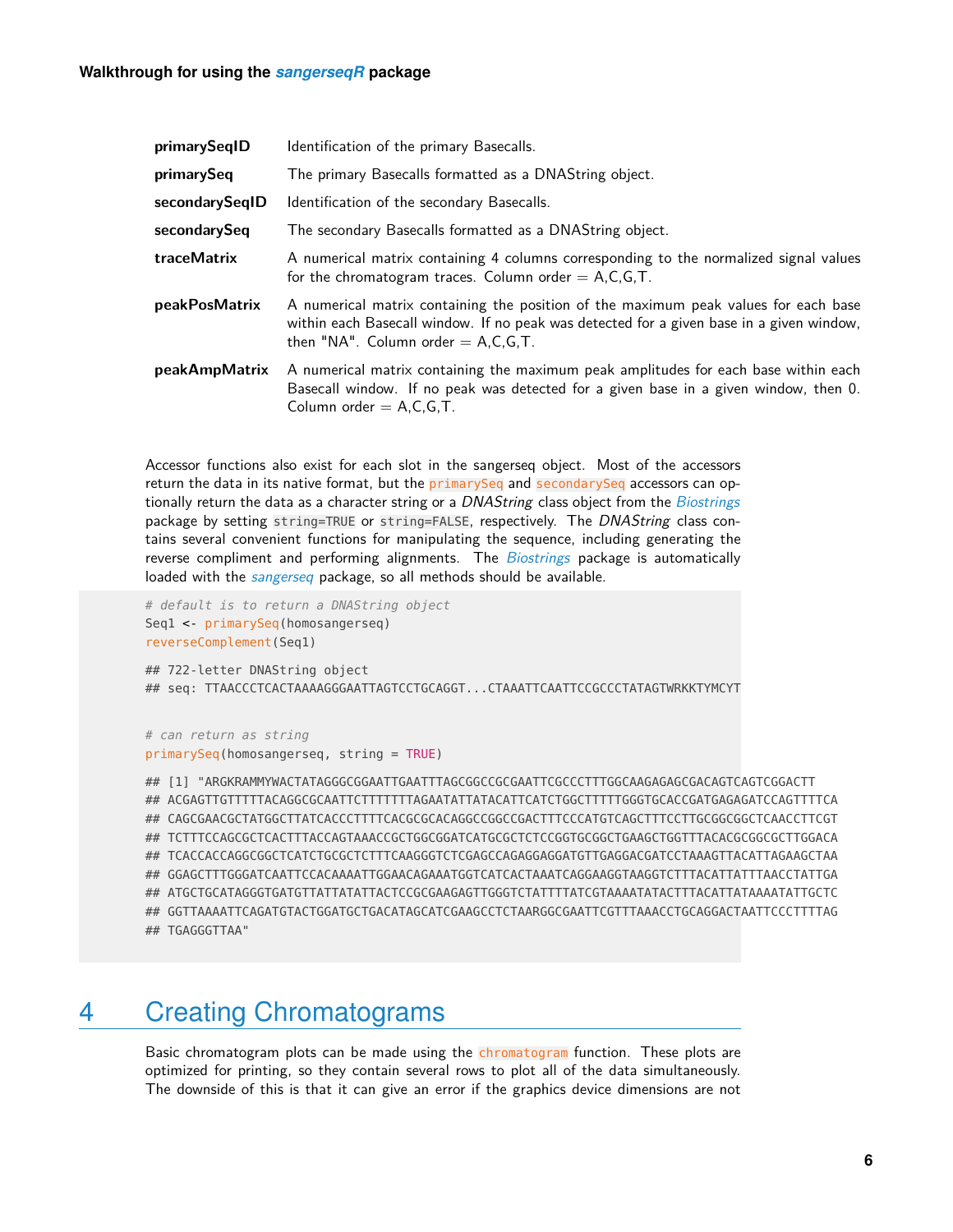#### **Walkthrough for using the** *[sangerseqR](http://bioconductor.org/packages/sangerseqR)* **package**

large enough. If this occurs, we suggest you provide a filename in the command to save it to a pdf automatically sized to fit everything. Several parameters can also be set to affect how the plot appears. These are documented in the chromatogram help file.

```
chromatogram(hetsangerseq, width = 200, height = 2, trim5 = 50, trim3 = 100, showcalls = "both",
    filename = "chromatogram.pdf")
```
## Chromatogram saved to chromatogram.pdf in the current working directory



**Figure 1: Example Chromatogram** Chromatogram of heterozygous sequencing results. Notice the double peak region caused by an indel.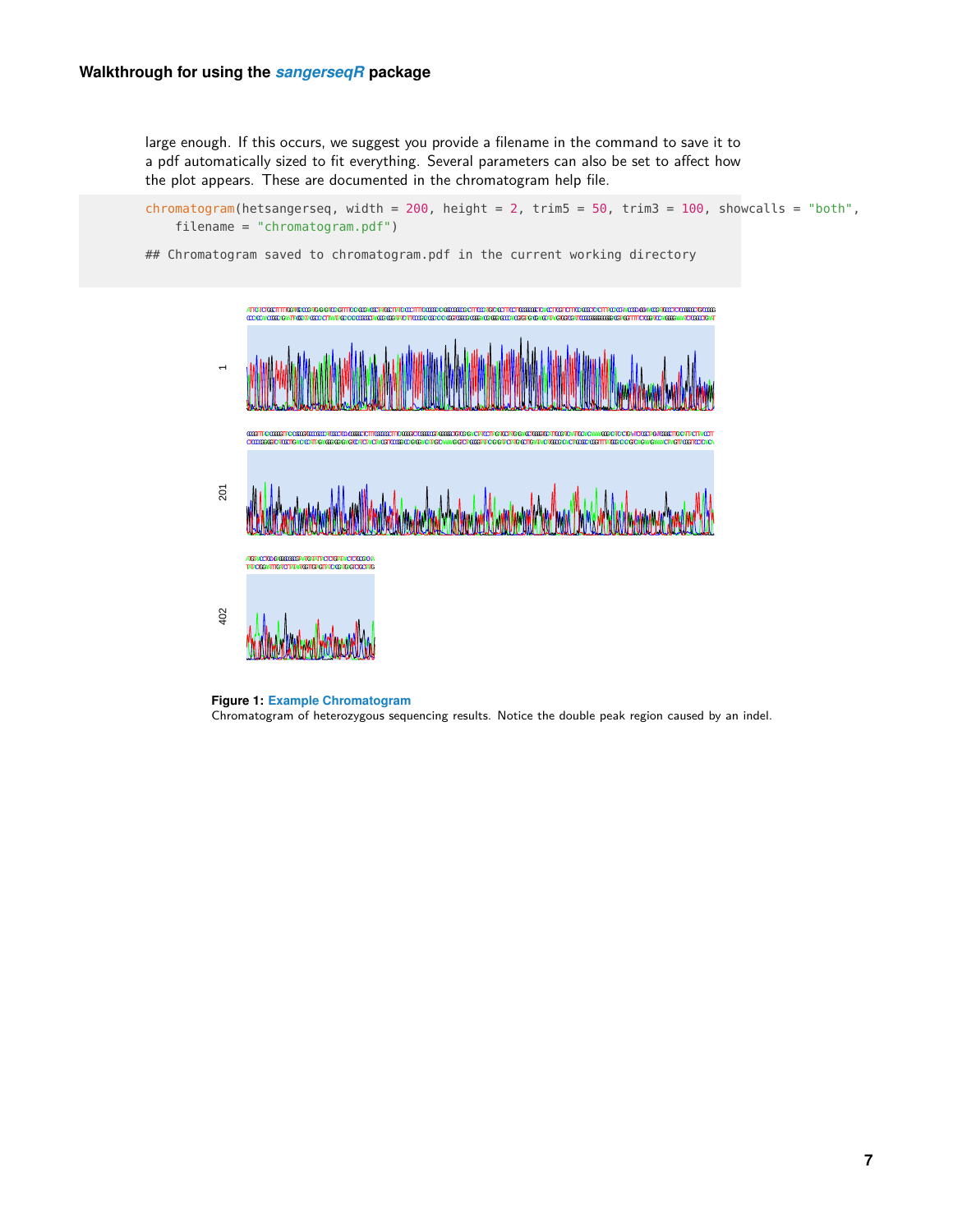### 5 Making Basecalls

<span id="page-7-0"></span>As shown in the chromatogram, secondary basecalls are sometimes provided in ab1 files (Scf files are unable to show them). However, the exact nature of these calls is inconsistent. In the heterozygous.ab1 file used here, it is any peak near the primary peak, no matter how small. For example, base 100 (first base on the second line) has a primary call of "C" and a secondary call of "A", even though the A peak is very small and likely noise. In homozygous sequencing results, these calls should simply be ignored and are hidden in the chromatogram by default (showcalls="primary"). When heterozygous regions of the sequence are present, the makeBaseCalls can be used to determine whether a particular peak is homozygous or heterozygous and call the appropriate bases.

Let's use the chromatogram we created in the previous section as an example. The chromatogram contains a homozygous region from bases 1 to approximately 160, but then breaks down into a series of double peaks for the remainder of the chromatogram. This is due to an indel in one allele of the sequenced region. makeBaseCalls can be used to show this more clearly or to add the secondary basecalls if the data file does not contain them. The function essentially divides the sequence into a series of basecall windows and identifies the tallest peak for each fluorescence channel within the window. These peaks are converted to signal ratio to the tallest peak. A cutoff ratio is then applied to determine if a peak is signal or noise. Peaks below this ratio are ignored. Remaining peaks in each window are used to make primary and secondary basecalls.

```
hetcalls <- makeBaseCalls(hetsangerseq, ratio = 0.33)
hetcalls
## Number of datapoints: 16215
## Number of basecalls: 604
##
## Primary Basecalls: AGGCGCTGGAGTGGGTTTGACGGCGCATTCTTTTTTTAGAGTATTATACATTCATCTGGCTTTTTGGA
## TGCACCGATGAGAGATCCAGTTTTCACAGCGAACGCTATGGCTTATCACCCTTTTCACGCGCACAGGCCGGCCGACTTTCCCATGTCAGC
## TTTCCTTGCGGCGGCTCAACCTTCGTTCTTTCCAGCGCTCACTTTACCACCGAACCTCAGGCGAACGCTGGGCTCTCAGGCGCGCTCCAG
## GCCGGCTGACGCGGGGCGACTGGACGTGCCCGCAAGGCGCCTCCAGGGGGCTCTTCCGCGCTCCTTCAGGGATATCAGGCCGTAGGGGGC
## GATCCTGAACTATCCTTAAATGCCATTAAGCGCTGGGGTGCTTTGCGATCAATTGCACCAAATTGGGACATCACTGAATCTCGCTGGATC
## GGGCTGGACATGACTTAACCTATTTAAACCTGTAGAAGGCGGCGTAATGAGATTACTCTGCATAACTCTGGGACGAGTTGATCCTATATT
## ATCCTTTACATTACATAACATTGTAAAATATTGATTCAGATGTATTGGGAGGTGCCGTANCCTCACGATACCTATAGAAAGCCTCT
##
## Secondary Basecalls: AGGGGCMGGGGTGAATTTGAAGGCGCATTCTTTTTTTAGACTATTATACATTCATCTGGCTTTTTG
## GATGCACCGATGAGAGATCCAGTTTTCACAGCGAACACTATGGCTTATCACCCTTTTCACGCGCACAGGCCGGCCGACTTTCCCATGTCA
## GCTTTCCTTGCGGCGGCTCAACCTTCGTTCTTTCCAGCGCTCACTTTACCAGTAGGTCGCTGTAAGCTCATGCCGGATCCTGTGCTGCTG
## GATGTGGTTTAAACTCGTTTCTACGCGACCATTAGCCATCAGCACAKCTCCGCTCATTTAAGGGTTTCGAACCGGCGGGAGATAGTGAAG
## AATGTTGAAGAGGTACATAAGGATATAAGGGAATTTAAGAACAATTCGACTAAATTCGAAAAGAAATGATCAGAAATAGTCAAGAAAAAT
## AAAGTAATTTAAGTTTTTTACATTATGTATGCTACTTAGTGTTATATTGGTTTATGTTATTATGATGAGTTGCGTATATTTTGGTGTATT
## ATATAGTATACTATATTATATATTACTCGGTAAAACTCGGTTAAAACTCAGTTCTAATATANGATRGCTAGCCATCTAGAAAACCTCT
```
The resulting file now contains the maximum peak in the @primarySeq slot and the second tallest peak, if it is above the cutoff, in the @secondarySeq slot. If only one peak is above the cutoff ratio, then this call matches the primary basecall. If three peaks were above the cutoff ratio, then the peak with the maximum amplitude is the primary basecall and an ambiguous base code is used as the secondary basecall. The resulting chromatogram also shows this: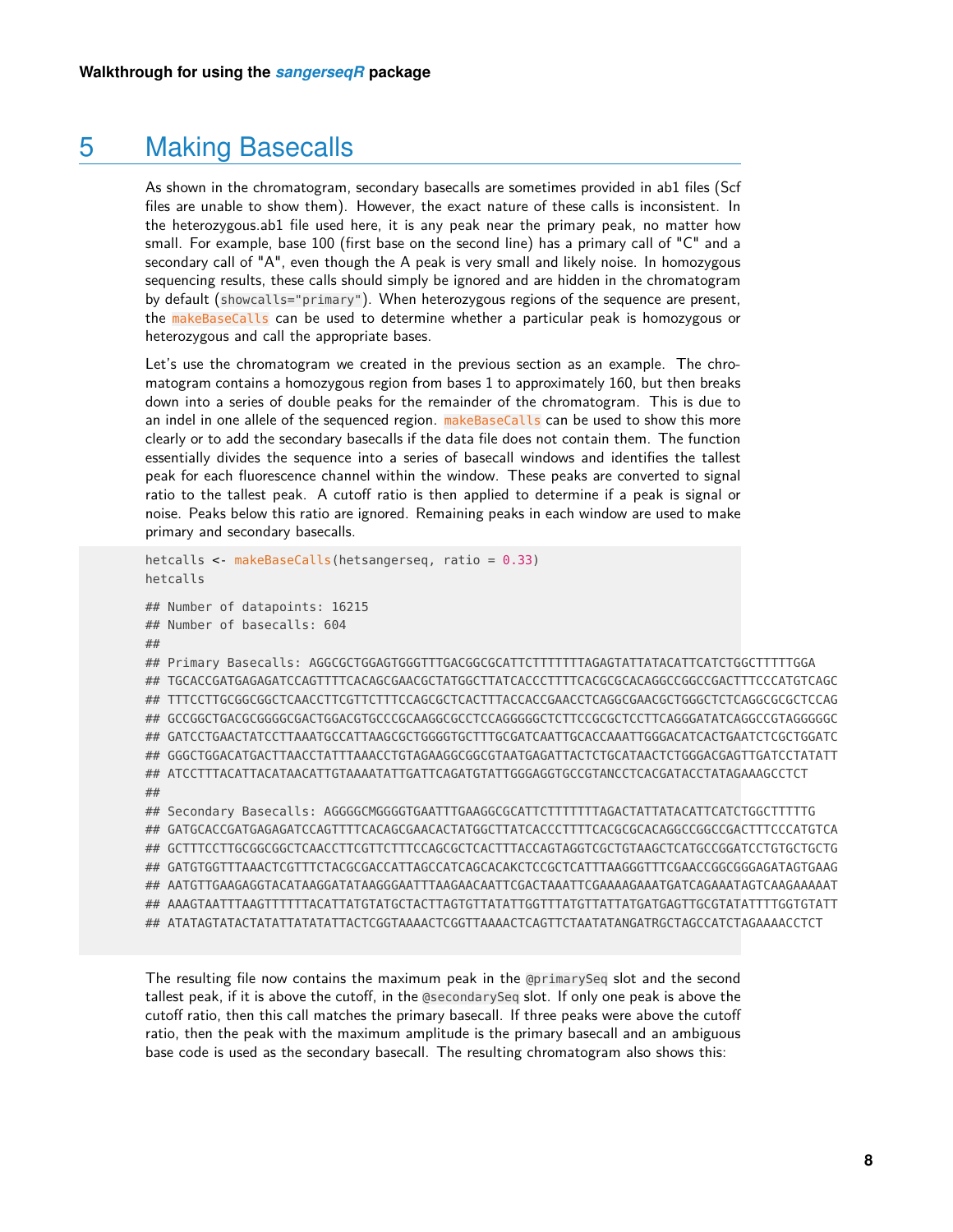

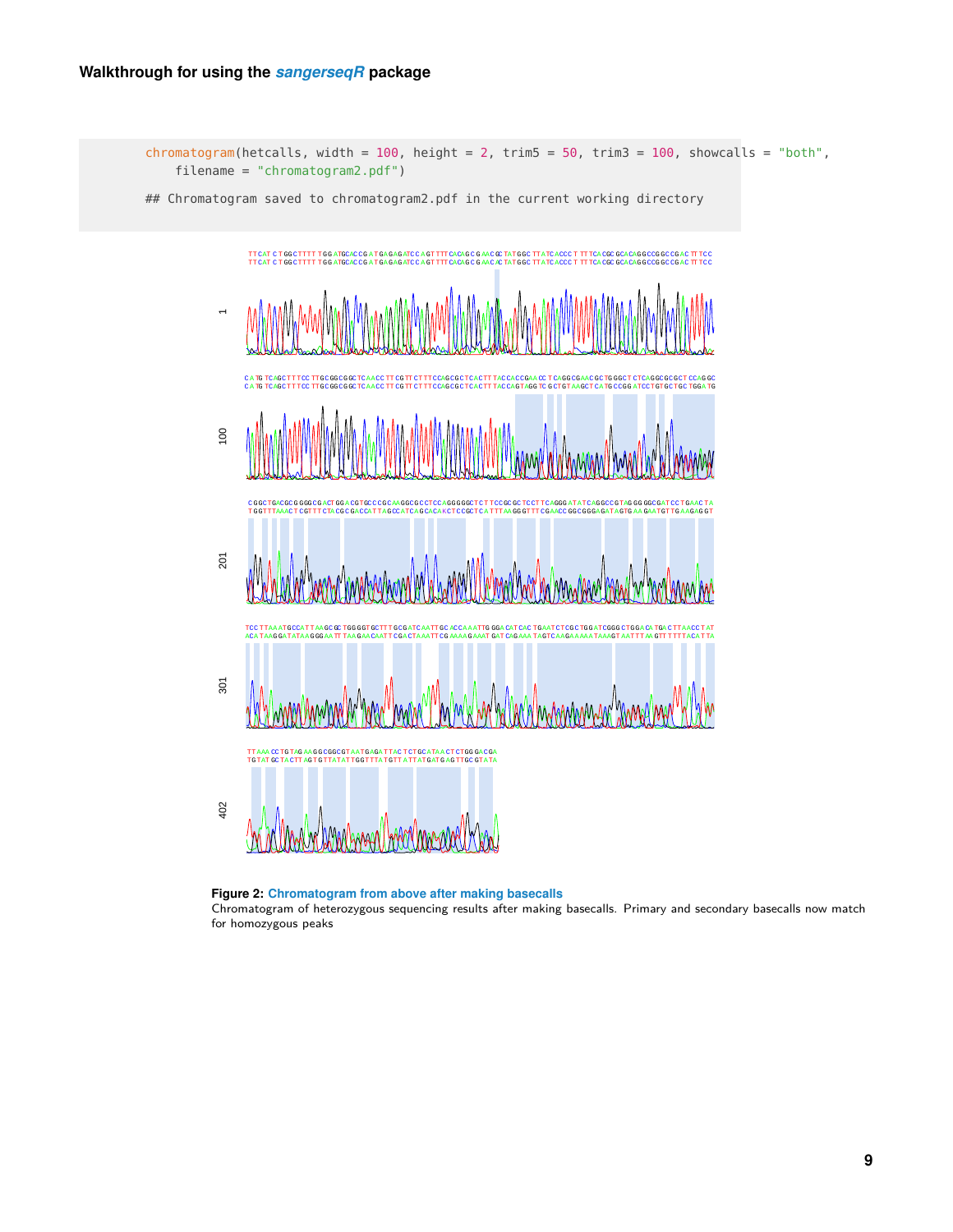### 6 Parsing Wildtype and Alternate Alleles

<span id="page-9-0"></span>Although makeBaseCalls has fixed the primary and secondary peak calls. It still does not tell us anything about the nature of the mutation. For this, we need to set the allele phase using a reference base sequence from an online source or from another sequencing run on a homozygous sample. The examples used in this vignette are from heterozygous and homozygous siblings, so we will use the primary basecalls from the homozygous sibling (loaded earlier) as our reference. The beginnings and ends of these sequences do not need to match, but the reference should ideally encompass the sequenced region. setAllelePhase will then separate the primary and secondary basecalls into reference and non-reference bases at each position and set (@primarySeq) to the reference and @secondarySeq to the non-reference allele.

```
ref <- subseq(primarySeq(homosangerseq, string = TRUE), start = 30, width = 500)
hetseqalleles <- setAllelePhase(hetcalls, ref, trim5 = 50, trim3 = 300)
hetseqalleles
## Number of datapoints: 16215
## Number of basecalls: 604
##
## Primary Basecalls: AGGSGCHGGRGTGRRTTTGAMGGCGCATTCTTTTTTTAGASTATTATACATTCATCTGGCTTTTTGGA
## TGCACCGATGAGAGATCCAGTTTTCACAGCGAACGCTATGGCTTATCACCCTTTTCACGCGCACAGGCCGGCCGACTTTCCCATGTCAGC
## TTTCCTTGCGGCGGCTCAACCTTCGTTCTTTCCAGCGCTCACTTTACCAGTAAACCGCTGGCGGATCATGCGCTCTCCGGTGCGGCTGAA
## GCTGGTTTACACGCGGCGCTTGGACATCACCACCAGGCGGCTCATCTGCGCTCTTTCAAGGGTCTCGAGCCAGAGGAGGATGTTGAGGAC
## GATCCTAAAGTTACATTAGAAGCTAAGGAGCTTTGGGATCAATTCCACTAAATTGGAACAGAAATGGTCATCACTAAATCAGGAAGGTAA
## GGTCTTTACATTATTTAACCTATTKWAWSCTRYWKARKGYKRYRTWRKKWKATKWYWYTRYRWWRMKYTGSGWMKAKTTKRKYSTATWWT
## ATMSTWTACWWTAYWWWAYATTRYWMRRTAWWRMTYSRKWWRWAYTSRGWKSTRMYRTANSMTVRCKAKMCMTMTAGAAARCCTCT
##
## Secondary Basecalls: AGGSGCHGGRGTGRRTTTGAMGGCGCATTCTTTTTTTAGASTATTATACATTCATCTGGCTTTTTG
## GATGCACCGATGAGAGATCCAGTTTTCACAGCGAACACTATGGCTTATCACCCTTTTCACGCGCACAGGCCGGCCGACTTTCCCATGTCA
## GCTTTCCTTGCGGCGGCTCAACCTTCGTTCTTTCCAGCGCTCACTTTACCACCGGGTCTCAGTAAACCGCTGGCGGATCATGCGCTCTCC
## GGTGCGGCTGAAGCTGGTTTACACGCGGCGCTTGGACATCACCACCRGGCGGCTCATCTGCGCTCTTTCAAGGGTCTCGAGCCAGAGGAG
## GATGTTGAGGACGATCCTAAAGTTACATTAGAAGCTAAGGAGCTTTGGGATCAATTCCACAAAATTGGAACAGAAATGGTCATCACTAAA
## TCAGGAAGGTAAGGTCTTTACATTATKWAWSCTRYWKARKGYKRYRTWRKKWKATKWYWYTRYRWWRMKYTGSGWMKAKTTKRKYSTATW
## WTATMSTWTACWWTAYWWWAYATTRYWMRRTAWWRMTYSRKWWRWAYTSRGWKSTRMYRTANSMTVRCKAKMCMTMTAGAAARCCTCT
```
At this point, we could plot the chromatogram again, but it is more informative to align the resulting sequences to see how the alleles differ. Since  $sangerseqR$  depends on [Biostrings](http://bioconductor.org/packages/Biostrings), pairwiseAlignment can be used.

```
pa <- pairwiseAlignment(primarySeq(hetseqalleles)[1:400], secondarySeq(hetseqalleles)[1:400],
    type = "global-local")
writePairwiseAlignments(pa)
## ########################################
## # Program: Biostrings (version 2.65.0), a Bioconductor package
## # Rundate: Tue Apr 26 17:43:12 2022
## ########################################
## #=======================================
## #
## # Aligned_sequences: 2
## # 1: P1
```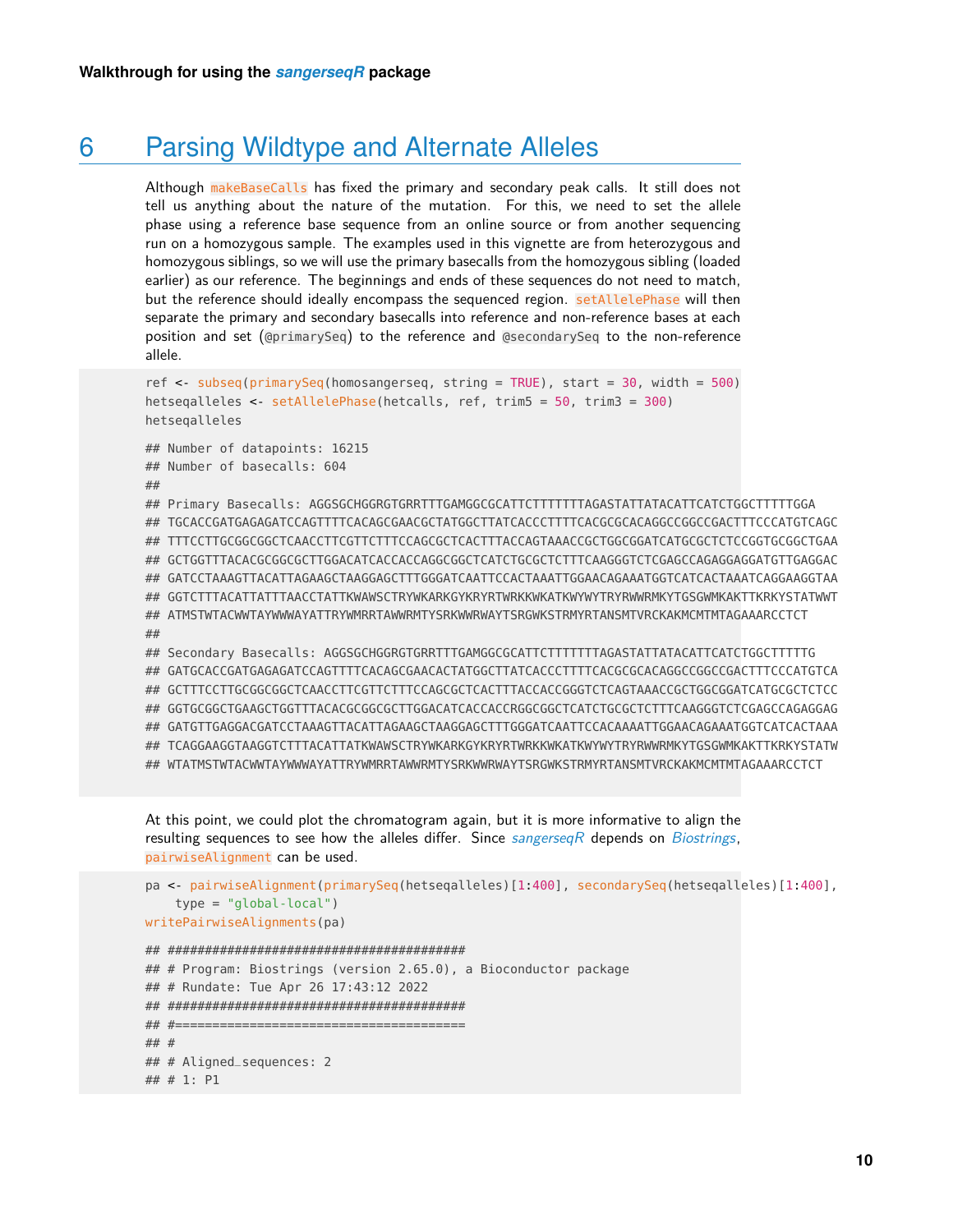```
## # 2: S1
## # Matrix: NA
## # Gap_penalty: 14.0
## # Extend_penalty: 4.0
## #
## # Length: 410
## # Identity: 387/410 (94.4%)
## # Similarity: NA/410 (NA%)
## # Gaps: 20/410 (4.9%)
## # Score: 649.2401
## #
## #
## #=======================================
##
## P1 1 AGGSGCHGGRGTGRRTTTGAMGGCGCATTCTTTTTTTAGASTATTATACA 50
## ||||||||||||||||||||||||||||||||||||||||||||||||||
## S1 1 AGGSGCHGGRGTGRRTTTGAMGGCGCATTCTTTTTTTAGASTATTATACA 50
##
## P1 51 TTCATCTGGCTTTTTGGATGCACCGATGAGAGATCCAGTTTTCACAGCGA 100
## ||||||||||||||||||||||||||||||||||||||||||||||||||
## S1 51 TTCATCTGGCTTTTTGGATGCACCGATGAGAGATCCAGTTTTCACAGCGA 100
##
## P1 101 ACGCTATGGCTTATCACCCTTTTCACGCGCACAGGCCGGCCGACTTTCCC 150
## || |||||||||||||||||||||||||||||||||||||||||||||||
## S1 101 ACACTATGGCTTATCACCCTTTTCACGCGCACAGGCCGGCCGACTTTCCC 150
##
## P1 151 ATGTCAGCTTTCCTTGCGGCGGCTCAACCTTCGTTCTTTCCAGCGCTCAC 200
## ||||||||||||||||||||||||||||||||||||||||||||||||||
## S1 151 ATGTCAGCTTTCCTTGCGGCGGCTCAACCTTCGTTCTTTCCAGCGCTCAC 200
##
## P1 201 TTTACCA----------GTAAACCGCTGGCGGATCATGCGCTCTCCGGTG 240
## ||||||| |||||||||||||||||||||||||||||||||
## S1 201 TTTACCACCGGGTCTCAGTAAACCGCTGGCGGATCATGCGCTCTCCGGTG 250
##
## P1 241 CGGCTGAAGCTGGTTTACACGCGGCGCTTGGACATCACCACCAGGCGGCT 290
## |||||||||||||||||||||||||||||||||||||||||| |||||||
## S1 251 CGGCTGAAGCTGGTTTACACGCGGCGCTTGGACATCACCACCRGGCGGCT 300
##
## P1 291 CATCTGCGCTCTTTCAAGGGTCTCGAGCCAGAGGAGGATGTTGAGGACGA 340
## ||||||||||||||||||||||||||||||||||||||||||||||||||
## S1 301 CATCTGCGCTCTTTCAAGGGTCTCGAGCCAGAGGAGGATGTTGAGGACGA 350
##
## P1 341 TCCTAAAGTTACATTAGAAGCTAAGGAGCTTTGGGATCAATTCCACTAAA 390
## |||||||||||||||||||||||||||||||||||||||||||||| ||
## S1 351 TCCTAAAGTTACATTAGAAGCTAAGGAGCTTTGGGATCAATTCCACAAA- 399
##
## P1 391 TTGGAACAGA 400
## \left| \right|## S1 400 ---------A 400
##
##
```